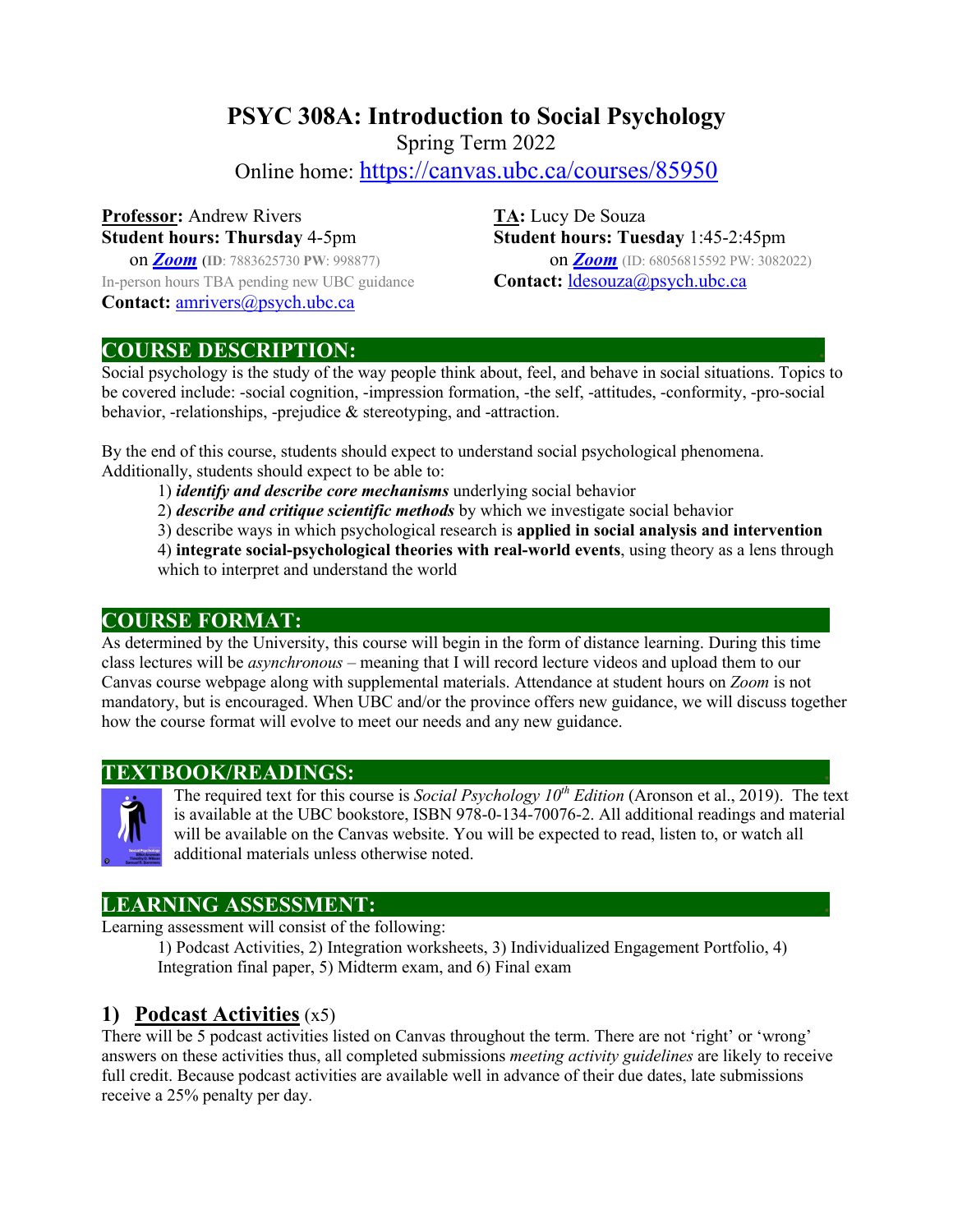#### **2) Integration Worksheets: Merging Psychological Theory and the 'Real World'** (x4)

There will be 4 at-home integration activities where we, in small discussion groups or on our own, will seek to *integrate* social-psychological theories with real-world events. In these we will be discussing important psychological theories including Bargh's *Horsemen of Automaticity*, Kelley's *Covariation Theory of Attribution*, Azjen's *Theory of Planned Behavior*, and theories about *Helping Behavior*. Late submissions receive a penalty of 25% per 24-hours (or part of 24h).

# **3) Individualized Engagement Portfolio**

Actively engaging with others to discuss social psychology may be the single best way to deeply learn the material in this class. The *individualized engagement portfolio* is designed to allow us to choose our own engagement journey. Talk with a friend about something you read! Watch a course video with a family member! Meet with a discussion group to debate an interesting current event! At the end of the term, I would like you to document, in writing, at least 8 meaningful ways that you have engaged with others. Late submissions receive a penalty of 25% per 24-hours (or part of 24h).

### **4) Integration Final Paper**

The capstone to our integration activities will be a final paper in which you will demonstrate your ability to 1) communicate psychological theories to a lay audience, and 2) integrate your selected psychological theory with a real-world event that is important to you. Late submissions receive a penalty of 10% per 24-hours (or part of 24h).

### **5) Midterm Exam**

There will be one midterm exam, which will assess understanding of material from lecture and the textbook. More details about the exam will be announced as the date of the exam approaches.

#### **6) Final Exam**

There will be one *cumulative* final exam, which will assess student understanding of lecture material, activities, and media (video, audio, written) assigned for out-of-class study. More details about the final exam will be available as we near the end of the term.

*All assigned textbook readings are fair game for exams, even material not covered in lecture.*

| <b>GRADING BREAKDOWN</b>               |               |                                          |  |  |  |  |  |
|----------------------------------------|---------------|------------------------------------------|--|--|--|--|--|
| <b>ASSESSMENT TYPE</b>                 | <b>POINTS</b> | <b>DUE DATE(S)</b>                       |  |  |  |  |  |
| 1) Podcast Activities (5x)             | 10            | $1/23$ , $2/6$ , $3/6$ , $3/13$ , $3/20$ |  |  |  |  |  |
| 2) Integration Worksheets (4x)         | 12            | $1/30$ , $2/13$ , $2/27$ , $3/7$         |  |  |  |  |  |
| 3) Individualized Engagement Portfolio |               | Before Final Exam (when scheduled)       |  |  |  |  |  |
| 4) Integration Final Paper             | 40            | 4/8                                      |  |  |  |  |  |
| 5) Midterm Exam                        | 40            | 3/2                                      |  |  |  |  |  |
| 6) Final Exam                          | 60            | TBA                                      |  |  |  |  |  |
| Total                                  | 170           |                                          |  |  |  |  |  |

### **EXTRA CREDIT: PARTICIPATION IN RESEARCH (HSP) (+3%)**

Evaluating findings in social psychology requires a working knowledge of *epistemology*—how do we know what we know? One way to acquire this knowledge is to participate in psychological research. Students can receive up to 3% for participating in accredited psychology experiments at UBC (1% for each participation credit). As an alternative to participating in studies, students can complete writing projects, in which you read and summarize a research article. See the HSP website for detailed information including due dates and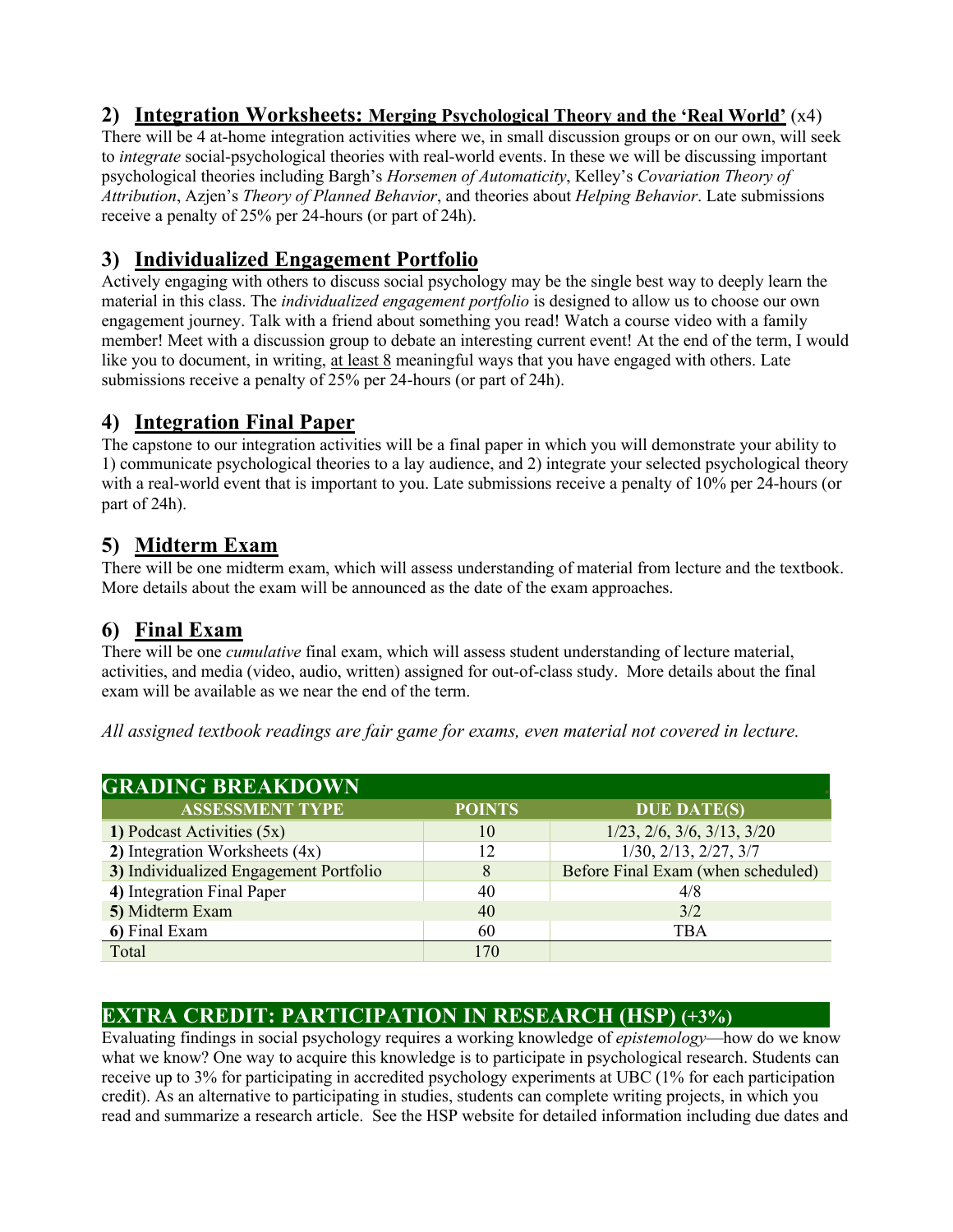submission procedures for the writing projects. To take advantage of this extra credit and learning opportunity, see https://ubc-psych.sona-systems.com

#### **BONUS** *Oops! Token* (1x)

Even if we are diligent in keeping up with course material and diligent in our planning for the weeks ahead, **sometimes** *happens!* Each student will receive an *Oops! Token* that they can use once during the term. The token may be used in the following ways:

- "Oops, I submitted my podcast activity after the deadline!"
	- o If you use *Oops!*, I'll accept your submission with no penalty at any time before the final exam.
- "Oops, I submitted my at-home integration after the deadline!"
- o If you use *Oops!*, I'll accept your submission with no penalty at any time before the final exam.
- "Oops, I didn't document the required number of engagement events in my engagement portfolio"
	- o If you use *Oops!*, the requirement is now to document at least 4 events.
- "Oops, I missed the midterm exam!"
	- o If you use *Oops!*, your score on the final exam will count for both exams.
- "Oops, I missed the deadline for the integration final paper!"
	- o If you use *Oops!,* you'll receive a 24-hour grace period.
- "Oops, it's the end of the term and I don't see any more HSP studies available!"
	- o If you use *Oops!*, you'll receive 1 'free' HSP credit.

To use the *Oops Token!* complete the Canvas survey here to let us know how to apply your token.

**Fine Print:** The *Oops Token!* is a 'no questions asked' benefit, you can use it whenever you'd like and for whatever *oops!* might have happened. The *Oops Token!* CANNOT be used for the final exam. Additionally, the *Oops Token!* cannot be used for the midterm exam after you have started taking the exam.

#### **GENERAL COURSE POLICIES: .**

**Lecture Notes**: I will record and post lecture videos covering class material. This means that you do not need to be present during our scheduled class times – watch the lectures at your convenience (hopefully in a nice park while you get some sun!). Lecture slides in .pdf form will be posted online alongside the videos. Lecture slides are not meant to substitute for watching lecture videos.

**Meetings**: Meetings, either during office hours or scheduled via email, are the best way to discuss course material and questions. Please take advantage of my scheduled office hours and note that I am \*happy\* to schedule additional meetings if you are not able to meet during my office hours.

**Psychology Department's Policy on Grade Scaling**: In order to reduce grade inflation and maintain equity across multiple course sections, all psychology courses are required to comply with departmental norms regarding grade distributions. According to departmental norms, the mean grade in a 100-level class is 75% *for an exceptionally strong class*, 73 *for an average class*, 71% *for a weak class* with a standard deviation of 14 percentage points. Scaling is likely to be used in order to comply with these norms; grades may be scaled up or down as necessary by the professor, department, or school. Therefore, grades are *never* official until they appear on your academic record.

**Note:** A excellent discussion of the rationale for grade scaling by a UBC Psychology professor is available here: https://www2.psych.ubc.ca/~schaller/scaling.htm

**Psychology Department's Policy on Academic Misconduct**: Cheating, plagiarism, and other forms of academic misconduct are very serious concerns of the University, and the Department of Psychology has taken steps to alleviate them. In the first place, the Department has implemented software that can reliably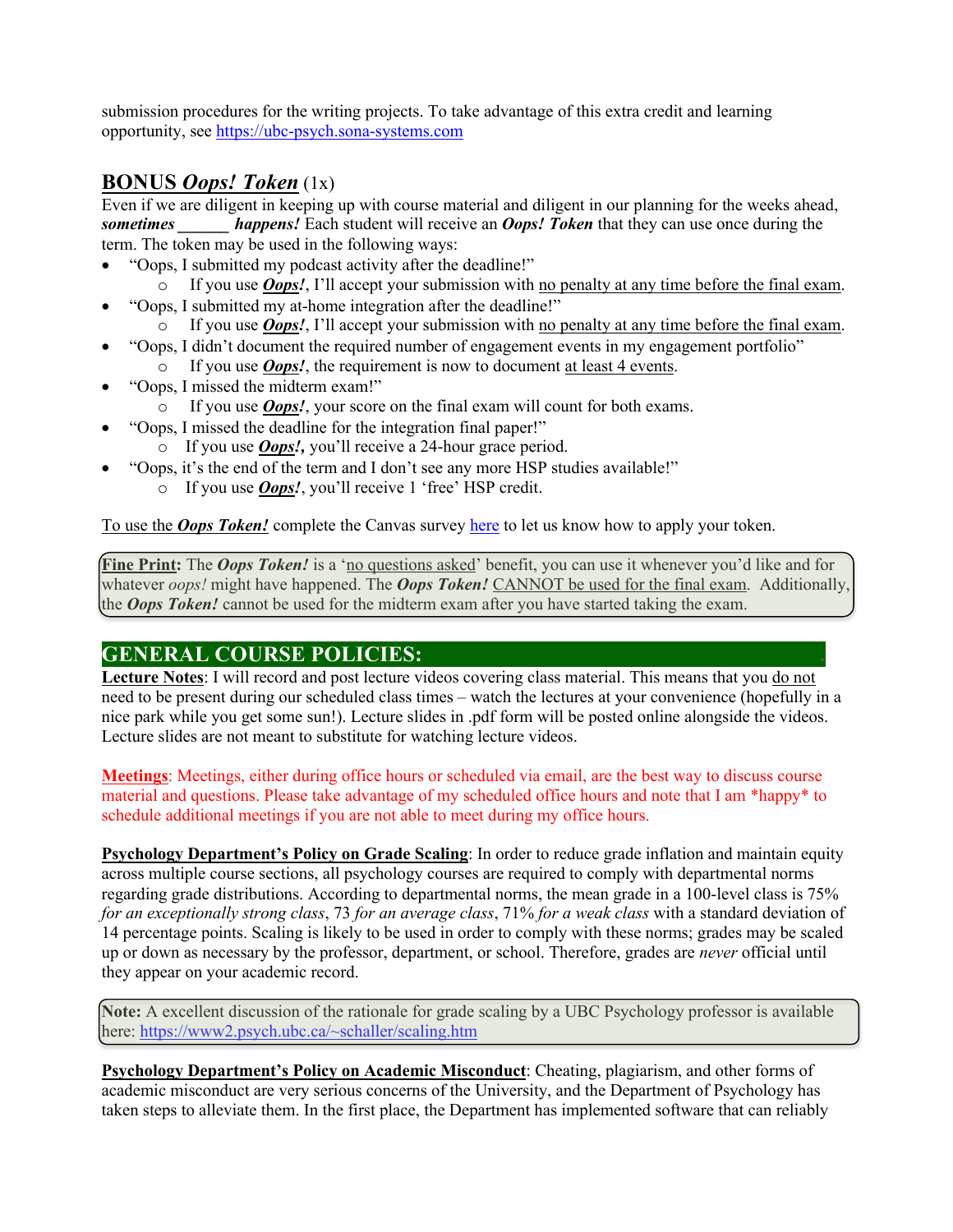detect cheating on multiple-choice exams by analyzing the patterns of students' responses. Strong evidence of cheating or plagiarism may result in a zero credit for the work in question. According to the University Act (section 61), the President of UBC has the right to impose harsher penalties including (but not limited to) a failing grade for the course, suspension from the University, cancellation of scholarships, or a notation added to a student's transcript. All graded work in this course, unless otherwise specified, is to be original work done independently by individuals. If you have any questions as to whether or not what you are doing is even a borderline case of academic misconduct, please consult your instructor. For details on pertinent University policies and procedures, please see Chapter 5 in the UBC Calendar (http://students.ubc.ca/calendar) and read the University's Policy 69 (available at www.universitycounsel.ubc.ca/policies/policy69.html).

**Acknowledgements:** I want to cite those who I learned from in creating this syllabus. Portions are inspired by Dr. Elizabeth Dunn, Dr. Peter Graf, Dr. Mark Lam, Dr. Simon Lolliot, Dr. Lily May, Dr. Catherine Rawn, Dr. Mark Schaller, Dr. Toni Schmader, Dr. Eva Zysk & likely many more. Thank you all!

# **Reach out and ask for help if you need it**

*University students often encounter setbacks from time to time that can impact academic performance. If you run into difficulties and need assistance, I encourage you to contact me by email and we can coordinate a meeting (or not if you'd prefer to stick to email). I will do my best to support your success during the term. This includes identifying concerns I may have about your academic progress or wellbeing through Early Alert. With Early Alert, faculty members can connect you with advisors who offer students support and assistance getting back on track to success. Only specialized UBC advisors are able to access any concerns I may identify, and Early Alert does not affect your academic record.*

*For more information, visit www.earlyalert.ubc.ca*

*For information about addressing mental or physical health concerns, including seeing a UBC counsellor or doctor, visit students.ubc.ca/livewell*

# **Diversity and Inclusion**

 $\mathcal{L}_\text{max} = \mathcal{L}_\text{max} = \mathcal{L}_\text{max} = \mathcal{L}_\text{max} = \mathcal{L}_\text{max} = \mathcal{L}_\text{max} = \mathcal{L}_\text{max} = \mathcal{L}_\text{max} = \mathcal{L}_\text{max} = \mathcal{L}_\text{max} = \mathcal{L}_\text{max} = \mathcal{L}_\text{max} = \mathcal{L}_\text{max} = \mathcal{L}_\text{max} = \mathcal{L}_\text{max} = \mathcal{L}_\text{max} = \mathcal{L}_\text{max} = \mathcal{L}_\text{max} = \mathcal{$ 

**Diversity and Inclusion**: Similar to the broader UBC community, the Psychology Department—and this class—seeks to build a community where students feel included and are treated equitably. This class aims to be inclusive of gender identity, gender expression, sex, race, ethnicity, socioeconomic background, sexual orientation, political and religious affiliation, ability, health, and age (this is not an exhaustive list!). Students, instructors, visitors, and readings may sometimes raise controversial and/or sensitive issues. Respectful and productive discussion is encouraged, and students should feel safe to explore ideas without fear of being judged. Our goal is not to always agree, but rather to disagree without being threatening or alienating. However, if a statement or behaviour is likely to offend others or make others feel alienated in any way, it should not be shared with the class (but can be shared with me after class or in student hours). If at any point you feel offended, threatened, or alienated by anything that happens in our class, please feel welcome to let me or a TA know.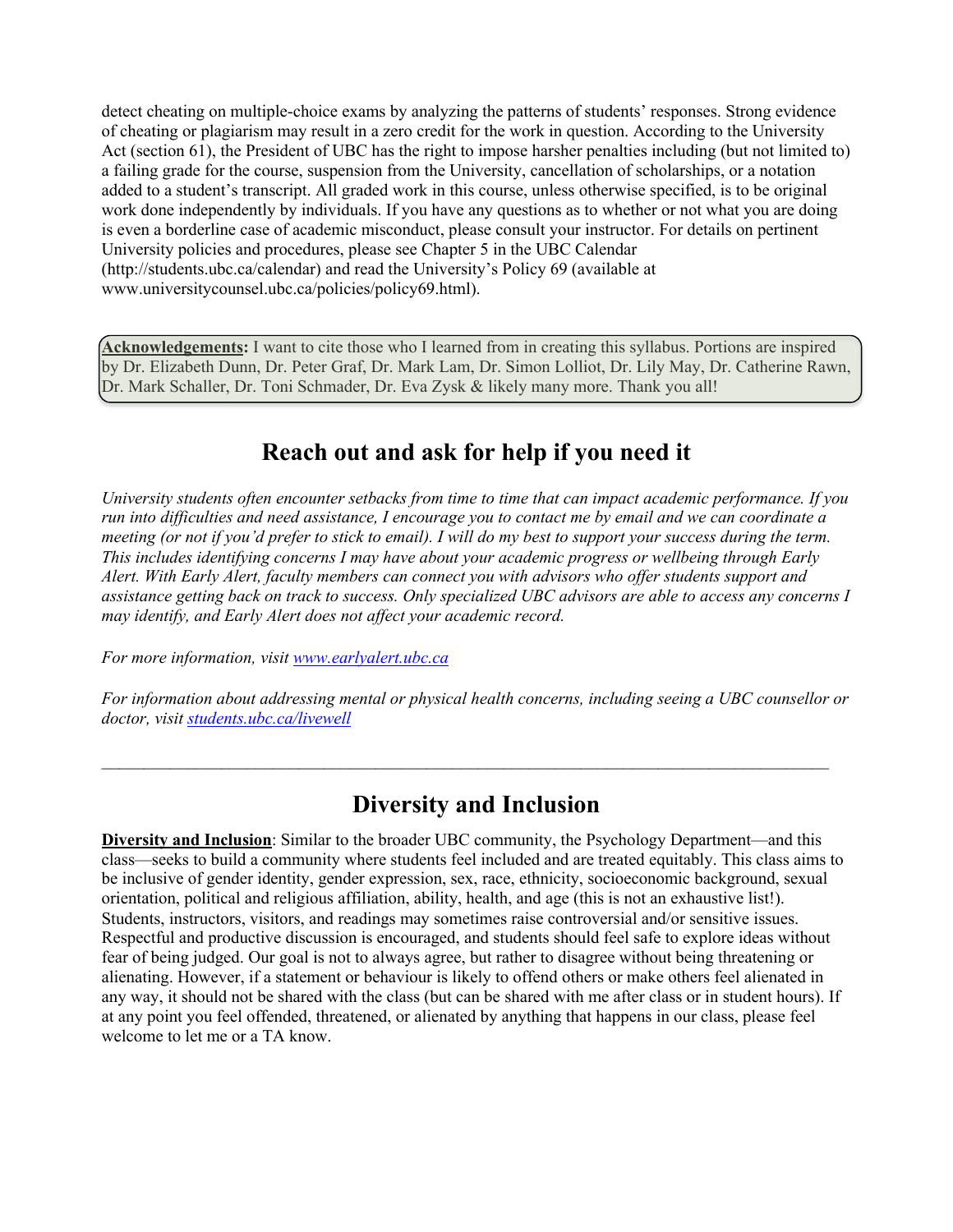# **COVID-19 Policy Supplement:**

COVID-19 Safety: You are required to wear a non-medical mask during our class meetings, for your own protection and the safety and comfort of everyone else in the class. For our in-person meetings in this class, it is important that all of us feel as comfortable as possible engaging in class activities while sharing an indoor space. Non-medical masks that cover our noses and mouths are a primary tool for combating the spread of COVID- 19. Further, according to the provincial mandate, masks are required in all indoor public spaces including lobbies, hallways, stairwells, elevators, classrooms and labs. There may be students who have medical accommodations for not wearing a mask. Please maintain a respectful environment.

Please note that this term's schedule is subject to change based on the Provincial and University guidance. I will attempt to adhere to the policies outlined in this syllabus, but ask that we all try to be as accommodating and flexible as we can during this challenging term. I will announce any major changes in class and through our Canvas 'Announcements' – please check your email regularly for updates.

**If you are sick, it is important that you stay home.** Complete a self-assessment for COVID-19 symptoms here: https://bc.thrive.health/covid19/en Classes are optional and supplemental material (class recordings, lecture slides, and previous recorded videos of content) will be available on Canvas so that you can prioritize your health and still succeed.

#### **If you miss class because of illness:**

- Make a connection early in the term to another student or a group of students in the class. You can help each other by sharing notes. If you don't yet know anyone in the class, post on the discussion forum to connect with other students.
- Consult the class recordings, lecture slides, and lecture videos on Canvas
- Ask any questions you have on Piazza, or
- Ask myself or a TA any questions you have
- Attend Zoom office hours
- If you are concerned that you will miss a key Lab activity due to illness, contact either Prof. Andrew or a TA to discuss

**If you attend class and are clearly ill, I will ask you to return home.** We can discuss what you missed later in a one-on-one meeting – let's do our best to keep each other healthy!

**If you are feeling ill at the time of a final exam**, you must apply for deferred standing (an academic concession) through Arts Academic Advising. Students who are granted deferred standing (SD) will write the final exam/assignment at a later date.

**If I am feeling ill:** If I am unwell, I will not come to class. I will make every reasonable attempt to communicate plans for class as soon as possible using Canvas 'Announcements.' No matter what the plans are, the classroom will still be available during our normal class time for you. Here is the hierarchy of options if I am sick:

1. If I am feeling well enough, I will host class on Zoom

2. If I am not feeling able to host class on Zoom, then I will upload recorded videos covering course content for the missed session(s)

3. If I am not feeling able to upload recorded videos, then I will ask a TA or another instructor to substitute for me